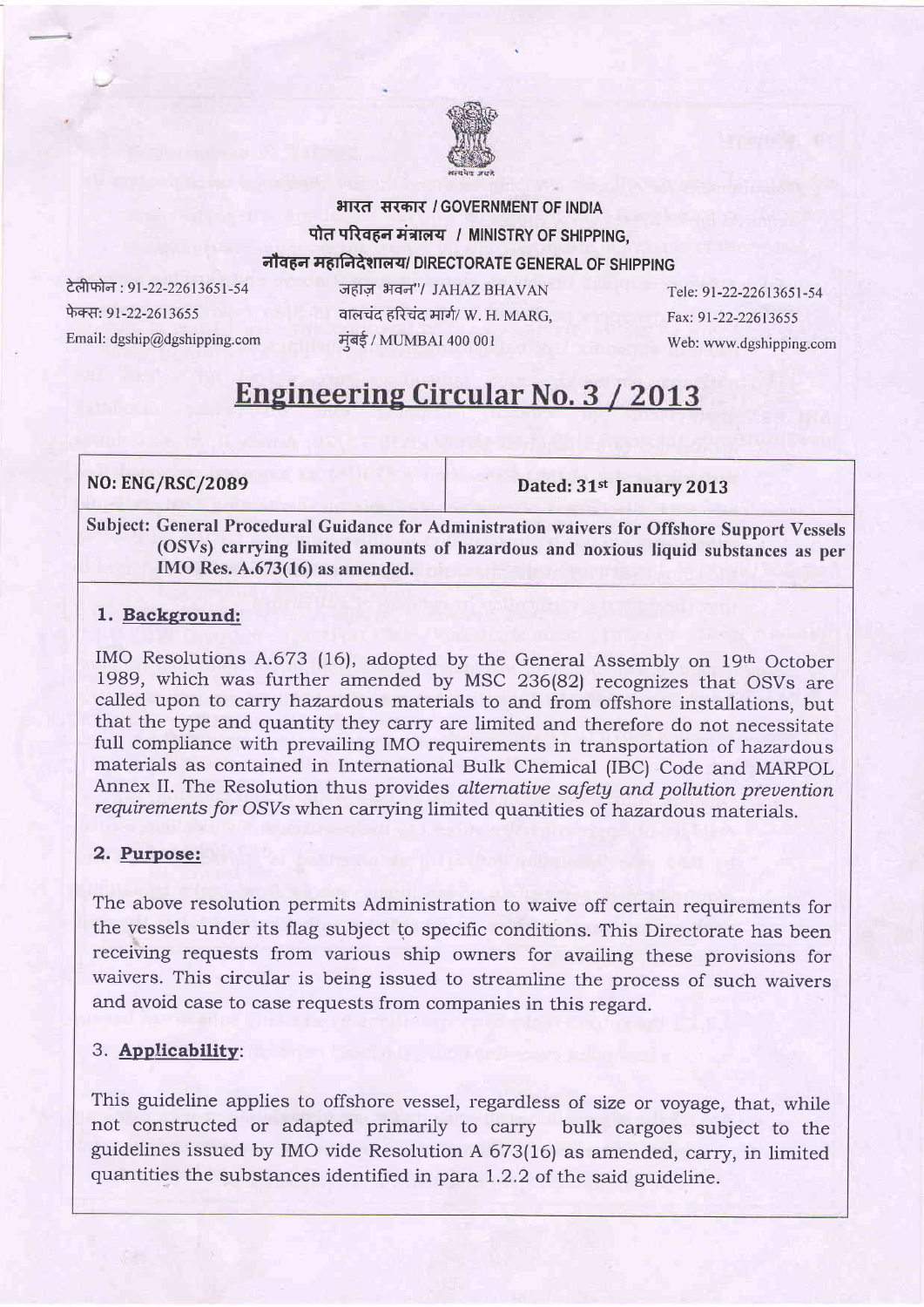#### 4. Waivers:

- 4.1 Requirement for efficient stripping and underwater discharge arrangements as required by MARPOL73/78, Annex II:
	- 4.1.1 Offshore support vessels as stated in para 3 above and carrying noxious liquid substances permitted for the carriage in Ship Type 3, or products listed in appendix 1 or ballast water, tank washings, or other residues or mixtures containing such substances, are waived off from the<br>negativement for efficient stripning and underwater discharge requirement for efficient stripping and underwater discharge arrangements as required by MARPOL 73/78, Annex II, in accordance with clause 4.2 of IMO Resolution A.673(16) as amended, provided that any such discharges of residues and mixture containing noxious liquid substances should be to reception facilities approved for the purpose by the concerned port authorities and proper records maintained on board to that effect for the verification by competent authorities.
- 4.2 Requirement of segregation of machinery spaces from tanks containing cargo or residues of cargo which are subject to the prouisions of guidelines issued bg IMO uide Resolution A.673 (16) as amended:
	- . 4.2.1Offshore support vessels as stated in para 3 above and carrying cargo or residues of cargo which are subject to the provisions of Guidelines issued by IMO vide Resolution A.673(16) as amended is waived off from the requirement of segregation of machinery spaces from tanks containing such cargo/ cargo residues, in accordance with Clause 3.1.1 of the said resolution, subject to:
		- 4.2.1.1 the subject tanks carry pollutions hazard only substances having a flashpoint exceeding 60deg C (closed cup test).
		- 4.2.1.2 the segregation requirements for accommodation spaces, drinking water and stores for human consumption, as required by para  $3.1.1$ of Resolution A673(16) as amended, is complied with.